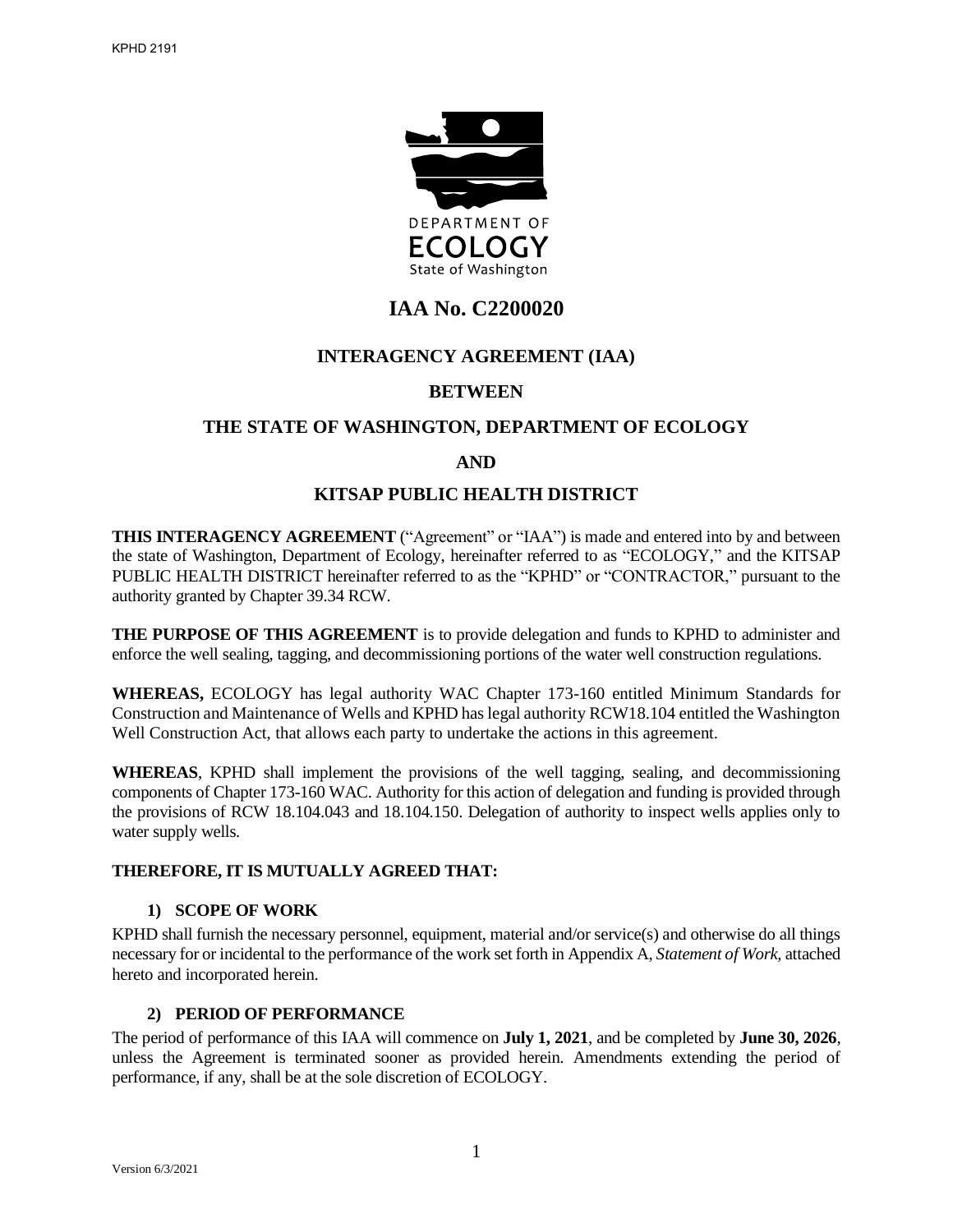## **3) PAYMENT**

Funding provided to KPHD by ECOLOGY is authorized under the provisions of RCW 18.104.150. ECOLOGY shall pay KPHD for services described as follows:

Amount: Seventy-five percent (75%) of the notification fees collected for water wells constructed and fifty percent (50%) of the notification fees collected for water wells decommissioned within Kitsap County during the time period covered by this Agreement.

ECOLOGY may, at its sole discretion, terminate or suspend this Contract, or withhold payments claimed by the CONTRACTOR for services rendered, if the CONTRACTOR fails to satisfactorily comply with any term or condition of this Agreement.

### **4) BILLING PROCEDURE**

ECOLOGY will pay KPHD seventy-five percent (75%) of the well construction fees and fifty percent (50%) decommissioning fees collected by ECOLOGY for water wells constructed and decommissioned in Kitsap County during the Agreement's period of performance, all payments shall be made to KPHD after quarterly reports are received by ECOLOGY.

Payment will be issued through Washington State's Office of Financial Management's Statewide Payee Desk. To receive payment, CONTRACTOR must register as a statewide vendor by submitting a statewide vendor registration form and an IRS W-9 form at website, [https://ofm.wa.gov/it-systems/statewide](https://ofm.wa.gov/it-systems/statewide-vendorpayee-services)[vendorpayee-services.](https://ofm.wa.gov/it-systems/statewide-vendorpayee-services) For questions about the vendor registration process, contact Statewide Payee Help Desk at (360) 407-8180 or email [PayeeRegistration@ofm.wa.gov.](mailto:PayeeRegistration@ofm.wa.gov)

#### **5) ALTERATIONS AND AMENDMENTS**

This Agreement may be amended by mutual agreement of the parties. Such amendments shall not be binding unless they are in writing and signed by personnel authorized to bind each of the parties.

#### **6) ASSIGNMENT**

The work to be provided under this Agreement, and any claim arising thereunder, is not assignable or delegable by either party in whole or in part, without the express prior written consent of the other party, which consent shall not be unreasonably withheld.

#### **7) ASSURANCES**

Parties to this Agreement agree that all activity pursuant to this Agreement will be in accordance with all the applicable current federal, state, and local laws, rules, and regulations.

#### **8) CONFORMANCE**

If any provision of this Agreement violates any statute or rule of law of the state of Washington, it is considered modified to conform to that statute or rule of law.

#### **9) DISPUTES**

Parties to this Agreement shall employ every effort to resolve a dispute themselves without resorting to litigation. In the event that a dispute arises under this Agreement that cannot be resolved among the parties, it shall be determined by a Dispute Board in the following manner. Each party to this Agreement shall appoint one member to the Dispute Board. The members so appointed shall jointly appoint an additional member to the Dispute Board. The Dispute Board shall review the facts, agreement terms, and applicable statutes and rules, and then make a determination of the dispute. The determination of the Dispute Board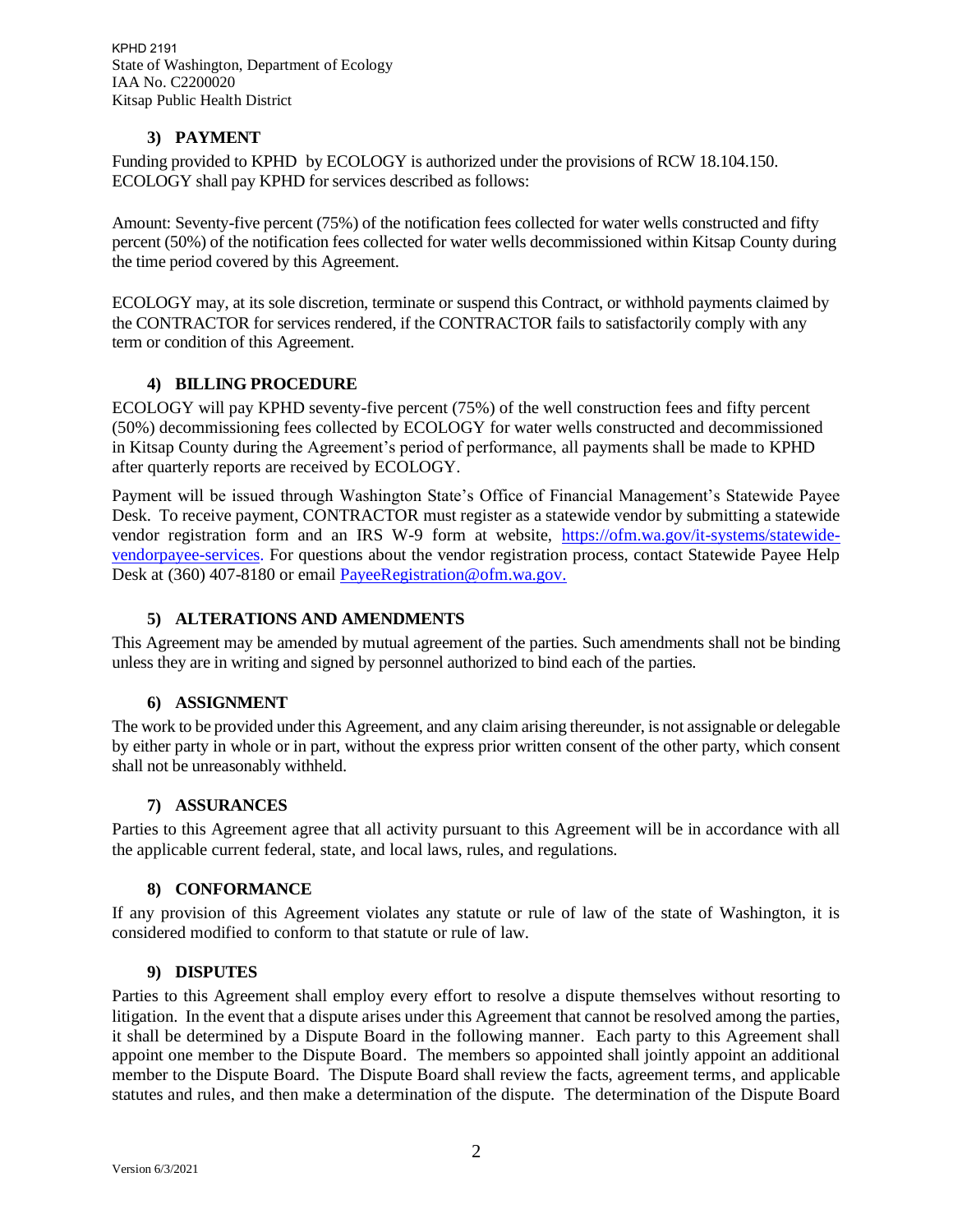shall be final and binding on the parties hereto, unless restricted by law. The cost of resolution will be borne by each party paying its own cost. As an alternative to this process, if state agencies, either of the parties may request intervention by the Governor, as provided by RCW 43.17.330, in which event the Governor's process will control. The parties may mutually agree to a different dispute resolution process.

### **10) FUNDING AVAILABILITY**

ECOLOGY's ability to make payments is contingent on availability of funding. In the event funding from state, federal, or other sources is withdrawn, reduced, or limited in any way after the effective date and prior to completion or expiration date of this Agreement, ECOLOGY, at its sole discretion, may elect to terminate the Agreement, in whole or part, for convenience or to renegotiate the Agreement subject to new funding limitations and conditions. ECOLOGY may also elect to suspend performance of the Agreement until ECOLOGY determines the funding insufficiency is resolved. ECOLOGY may exercise any of these options with no notification restrictions, although ECOLOGY will make a reasonable attempt to provide notice.

In the event of termination or suspension, ECOLOGY will reimburse eligible costs incurred by the CONTRACTOR through the effective date of termination or suspension. Reimbursed costs must be agreed to by ECOLOGY and the CONTRACTOR. In no event shall ECOLOGY's reimbursement exceed ECOLOGY's total responsibility under the agreement and any amendments.

### **11) GOVERNING LAW AND VENUE**

This Agreement is entered into pursuant to and under the authority granted by the laws of the state of Washington and any applicable federal laws. The provisions of this Agreement shall be construed to conform to those laws. This Agreement shall be construed and interpreted in accordance with the laws of the state of Washington, and the venue of any action brought hereunder shall be the Superior Court for Kitsap County.

## **12) INDEPENDENT CAPACITY**

The employees or agents of each party who are engaged in the performance of this Agreement shall continue to be employees or agents of that party and shall not be considered for any purpose to be employees or agents of the other party.

#### **13) ORDER OF PRECEDENCE**

In the event of an inconsistency in the terms of this Agreement, or between its terms and any applicable statute or rule, the inconsistency shall be resolved by giving precedence in the following order:

- a. Applicable federal and state of Washington statutes, regulations, and rules.
- b. Mutually agreed upon written amendments to this Agreement.
- c. This Agreement, number C2200020.
- d. Appendix A, *Statement of Work*.
- *e.* Appendix B, *Special Terms and Conditions.*
- f. Any other provisions or term of this Agreement, including materials incorporated by reference or otherwise incorporated.

#### **14) RECORDS MAINTENANCE**

The parties to this Agreement shall each maintain books, records, documents, and other evidence that sufficiently and properly reflect all direct and indirect costs expended by either party in the performance of the service(s) described herein. These materials shall be subject to inspection, review, or audit by personnel of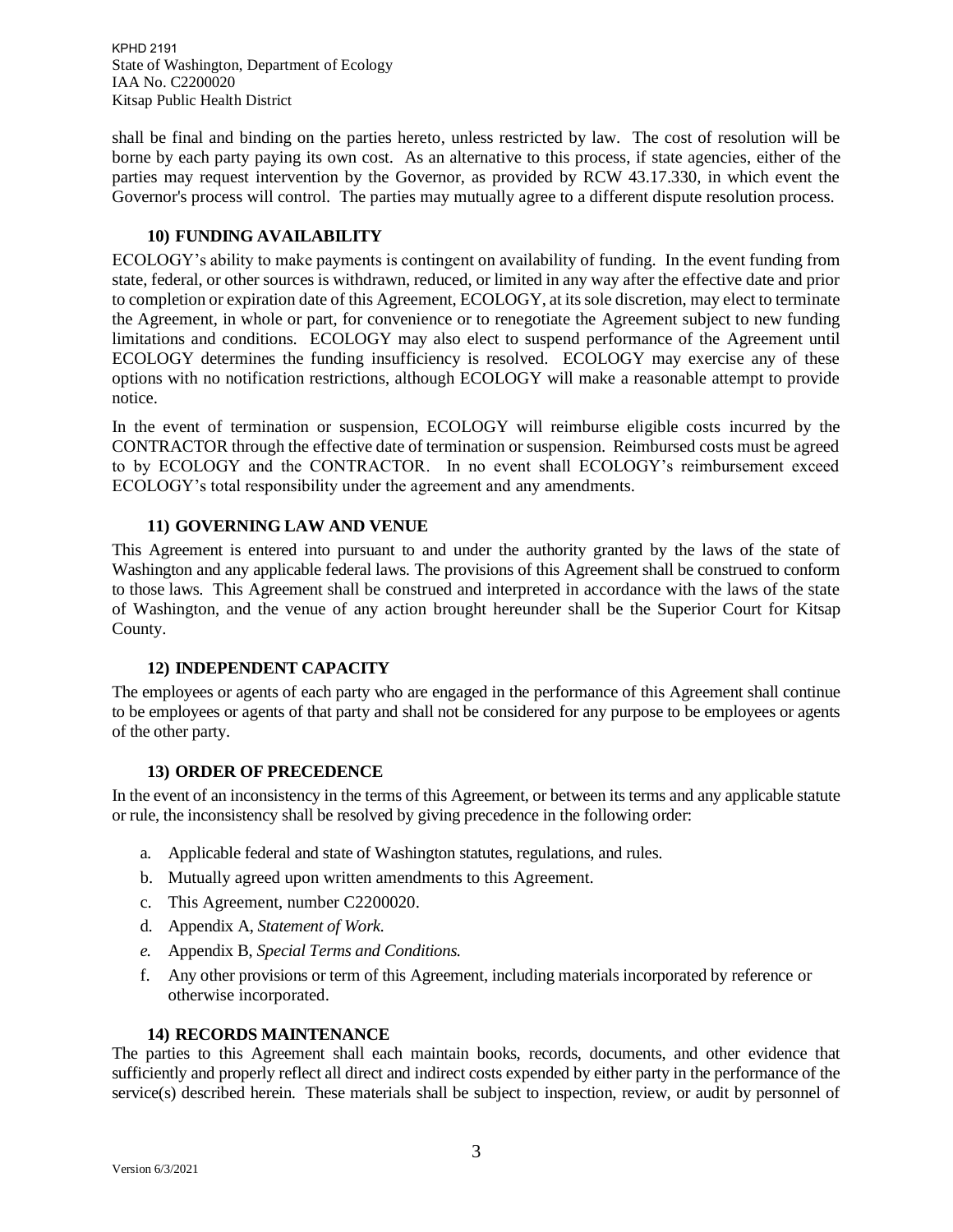both parties, other personnel duly authorized by either party, the Office of the State Auditor, and federal officials so authorized by law. All books, records, documents, and other materials relevant to this Agreement must be retained for six years after expiration of this Agreement. The Office of the State Auditor, federal auditors, and any persons duly authorized by the parties shall have full access and the right to examine any of these materials during this period. Each party will utilize reasonable security procedures and protections for all materials related to this Agreement. All materials are subject to state public disclosure laws.

#### **15) RESPONSIBILITIES OF THE PARTIES**

Each party of this Agreement hereby assumes responsibility for claims and/or damages to persons and/or property resulting from any act or omissions on the part of itself, its employees, its officers, and its agents. Neither party will be considered the agent of the other party to this Agreement.

#### **16) RIGHTS IN DATA**

Unless otherwise provided, data which originates from this Agreement shall be "work made for hire" as defined by the United States Copyright Act, Title 17 U.S.C. section 101 and shall be owned by state of Washington, ECOLOGY*.* Data shall include, but not be limited to, reports, documents, pamphlets, advertisements, books magazines, surveys, studies, computer programs, films, tapes, and/or sound reproductions. Ownership includes the right to copyright, patent, and register these items, and the ability to transfer these rights.

#### **17) SEVERABILITY**

If any provision of this Agreement or any provision of any document incorporated by reference shall be held invalid, such invalidity shall not affect the other provisions of this Agreement which can be given effect without the invalid provision, if such remainder conforms to the requirements of applicable law and the fundamental purpose of this Agreement, and to this end the provisions of this Agreement are declared to be severable.

#### **18) SUBCONTRACTORS**

CONTRACTOR agrees to take complete responsibility for all actions of any Subcontractor used under this Agreement for the performance. When federal funding is involved there will be additional contractor and subcontractor requirements and reporting.

Prior to performance, all subcontractors who will be performing services under this Agreement must be identified, including their name, the nature of services to be performed, address, telephone, WA State Department of Revenue Registration Tax number (UBI), federal tax identification number (TIN), and anticipated dollar value of each subcontract. Provide such information to ECOLOGY's Agreement manager.

#### **19) SUSPENSION FOR CONVENIENCE**

ECOLOGY may suspend this Agreement or any portion thereof for a temporary period by providing written notice to the CONTRACTOR a minimum of seven (7) calendar days before the suspension date. CONTRACTOR shall resume performance on the first business day following the suspension period unless another day is specified in writing by ECOLOGY prior to the expiration of the suspension period.

#### **20) TERMINATION FOR CAUSE**

If for any cause, either party does not fulfill in a timely and proper manner its obligations under this Agreement, or if either party violates any of these terms and conditions, the aggrieved party will give the other party written notice of such failure or violation. The responsible party will be given the opportunity to correct the violation or failure within fifteen (15) business days. If failure or violation is not corrected, this Agreement may be terminated immediately by written notice of the aggrieved party to the other.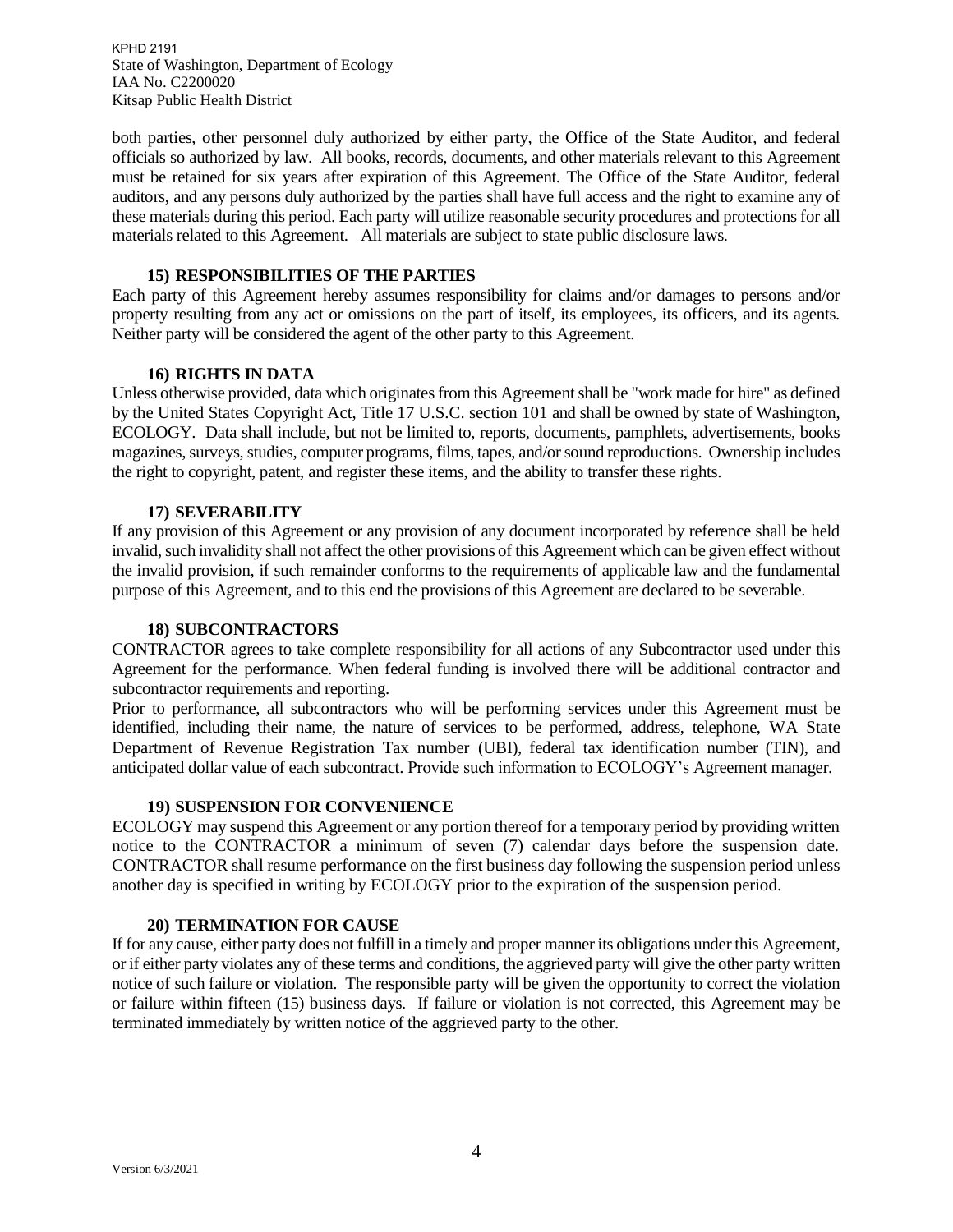#### **21) TERMINATION FOR CONVENIENCE**

Either party may terminate this Agreement without cause upon thirty (30) calendar day prior written notification to the other party. If this Agreement is so terminated, the parties shall be liable only for performance rendered or costs incurred in accordance with the terms of this Agreement prior to the effective date of termination.

### **22) WAIVER**

A failure by either party to exercise its rights under this Agreement shall not preclude that party from subsequent exercise of such rights and shall not constitute a waiver of any other rights under this Agreement unless stated to be such in a written amendment to this Agreement signed by an authorized representative of the parties.

### **23) AGREEMENT MANAGEMENT**

The representative for each of the parties shall be responsible for and shall be the contact person for all communications, notifications, and billings questionsregarding the performance of this Agreement. The parties agree that if there is a change in representatives, they will promptly notify the other party in writing of such change, such changes do not need an amendment.

| The ECOLOGY Representative is: | The KPHD Representative is:       |
|--------------------------------|-----------------------------------|
| Scott Malone                   | Name:                             |
| Name:                          | John Kiess                        |
| Address: PO Box 47600          | 345 $6^{\text{th}}$ St            |
| Olympia, WA 98504-7600         | Address:                          |
| $(360)$ 407-6648               | Suite 300                         |
| Phone:                         | Bremerton, WA 98337-1866          |
| $(360)$ 407-6574               | 360-728-2290                      |
| Fax:                           | Phone:                            |
| Email:                         | Email:                            |
| scott.malone@ecy.wa.gov        | john.kiess@kitsappublichealth.org |

#### **24) ALL WRITINGS CONTAINED HEREIN**

This Agreement contains all the terms and conditions agreed upon by the parties. No other understandings, oral or otherwise, regarding the subject matter of this Agreement shall be deemed to exist or to bind any of the parties hereto.

The signatories to this Agreement represent that they have the authority to bind their respective organizations to this Agreement.

IN WITNESS WHEREOF, the parties below, having read this Agreement in its entirety, including all attachments, do agree in each and every particular as indicated by their signatures below.

**State of Washington Department of Ecology**

 $\frac{By}{By}$  (LC  $\frac{y}{y}$  11:53:06 -07'00' Verner, Mary (ECY) Digitally signed by Verner, Mary (ECY) Date: 2021.08.30

Mary Verner Date Water Resources Program Manager

**Kitsap Public Health District**

 $_{\rm{By:}}$   $\sim$ each Greener  $_{\rm{8/20/2021}}$ 

Keith Grellner Date Administrator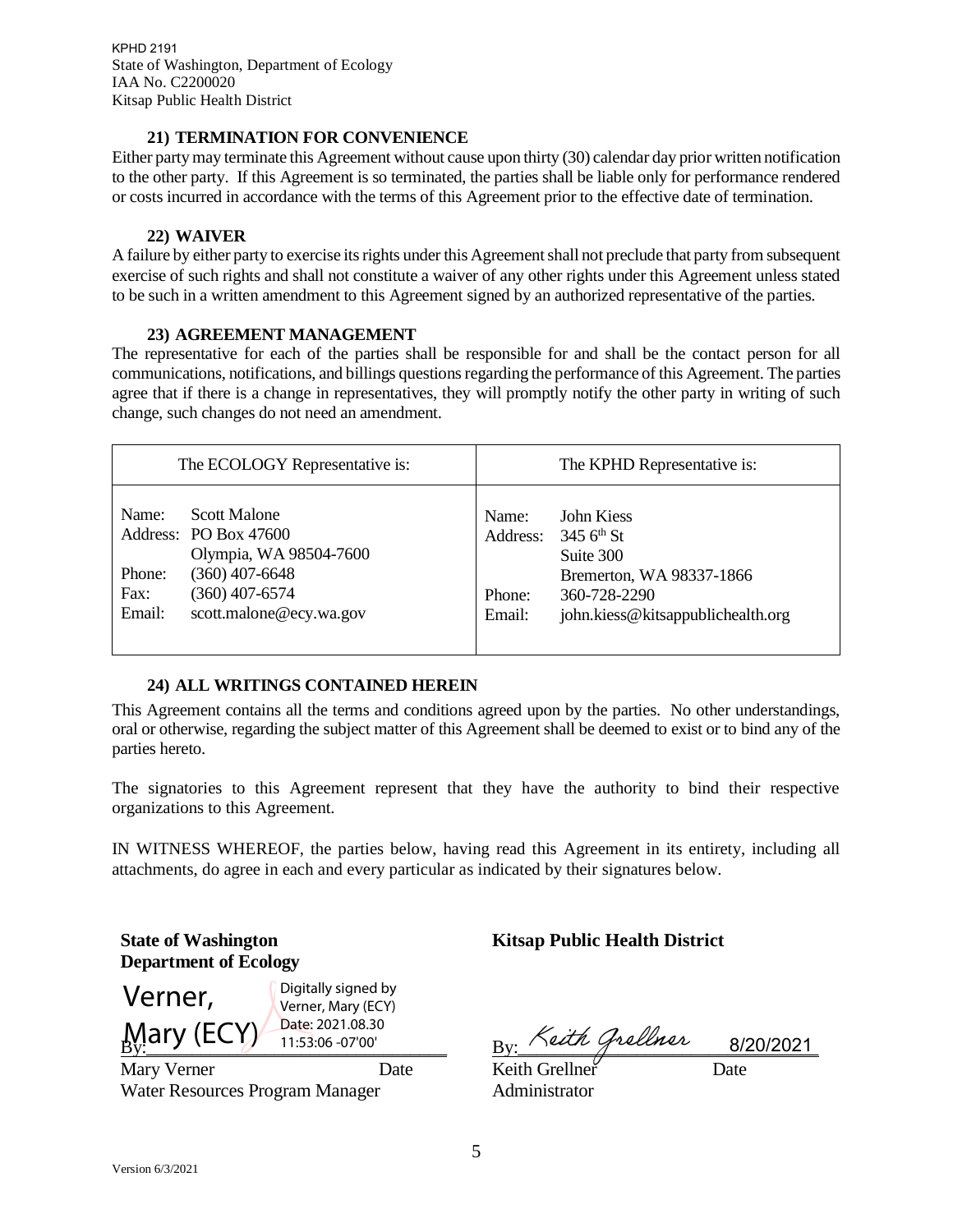# **APPENDIX A STATEMENT OF WORK**

KPHD shall implement the provisions of the well tagging, sealing and decommissioning components of Chapter 173-160 WAC. Authority for this action of delegation and funding is provided through the provisions of RCW 18.104.043 and 18.104.150. Delegation of authority to inspect wells applies only to water supply wells.

- A. KPHD shall inspect:
	- A minimum of fifty percent (50%) of water wells being drilled annually in Kitsap County for proper sealing and tagging; and
	- A minimum of ninety percent (90%) of wells being decommissioned annually in Kitsap County.
- B. KPHD, shall at a minimum, conduct twenty-five percent (25%) of all their inspections while the driller is on-site. This percentage may be adjusted by Ecology's contract manager for driller "no shows".
- C. KPHD shall administer and enforce the provisions of Chapter 173-160 WAC, Sections: 173-160-101, 173-160-181, 173-160-221, 173-160-231, 173-160-241, 173-160-251, 173-160-261, 173-160-271, 173-160-311, 173-160-381 and any subsequent revisions.
- D. This Agreement does not preclude Ecology from enforcing these aforementioned regulations in Kitsap County.
- E. This Agreement does not preclude KPHD from adopting their own well construction rules or charging additional fees for well inspections.

**Deliverables:** KPHD shall submit a quarterly report to ECOLOGY which summarizes the well drilling activities for that reporting period. See Appendix B Special Terms and Conditions for additional deliverables.

The quarterly report shall be submitted on the form provided by ECOLOGY and shall include the number of well construction and decommissioning notices received by KPHD as well as the number of inspections made. The report shall indicate if the driller was present during the inspection and if the driller was a "no show" at the scheduled time of inspection.

Upon request, an additional detailed report shall itemize (at a minimum) the dates of inspection, notice of intent number, well tag number, well owner, drilling company, and driller. The report will also identify any enforcement activities and any variances issued.

**Due Date:** Quarterly reports are due on January 20th, April 20th, July 20th and October 20th for inspections done in the prior three-month period.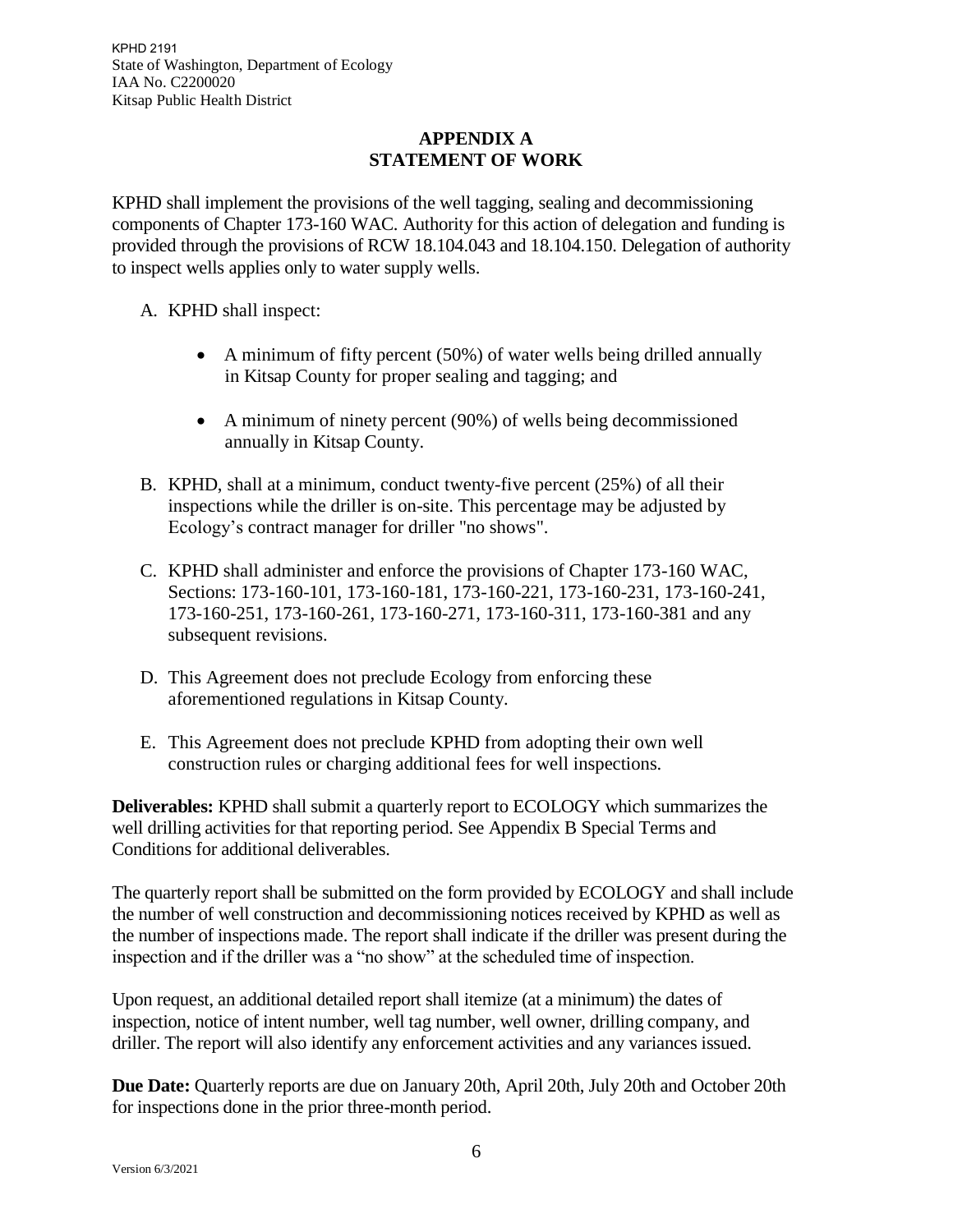# **APPENDIX B SPECIAL TERMS AND CONDITIONS**

# **EDUCATIONAL REQUIREMENT FOR KPHD INSPECTORS**

KPHD will ensure that inspectors will have the following minimum qualifications.

- 1. A Bachelor's degree from an accredited college or university involving major study in environmental health, sanitary science, bacteriology or public health, or other closely related science field. On the job experience with a health jurisdiction involving environmental health related work may be substituted year for year for the college education, including substituting for the requirement of a Bachelor's degree. Experience obtained through military service may be substituted year-for-year for up to two (2) years of college education.
- 2. Demonstrated written and oral communication skills.
- 3. Ability to establish and maintain professional and cooperative relationships with the public, state and federal agency personnel, and county personnel.
- 4. Physical capability to work outdoors under inclement weather conditions and climbing over rough terrain.
- 5. Valid Washington State driver's license and a vehicle adequate for daily use on the job.

# **DESIRED QUALIFICATIONS FOR KPHD INSPECTORS**

- 1. Registration as a Sanitarian with the Washington State Board of Registered Sanitarians or National Environmental Health Association, or eligibility for registration in either.
- 2. Registration as a Professional Engineer, Geologist, Hydrogeologist, or Engineering Geologist.
- 3. Experience in operation and maintenance of groundwater monitoring equipment.

# **TRAINING FOR KPHD INSPECTORS**

ECOLOGY shall provide training for KPHD inspectors in well sealing, tagging and decommissioning techniques. Training will focus on enforcement, data collection techniques, field investigations, well construction, and an overview of all applicable laws and regulations pertaining to this Agreement. New inspectors will be trained by ECOLOGY and KPHD. Each new